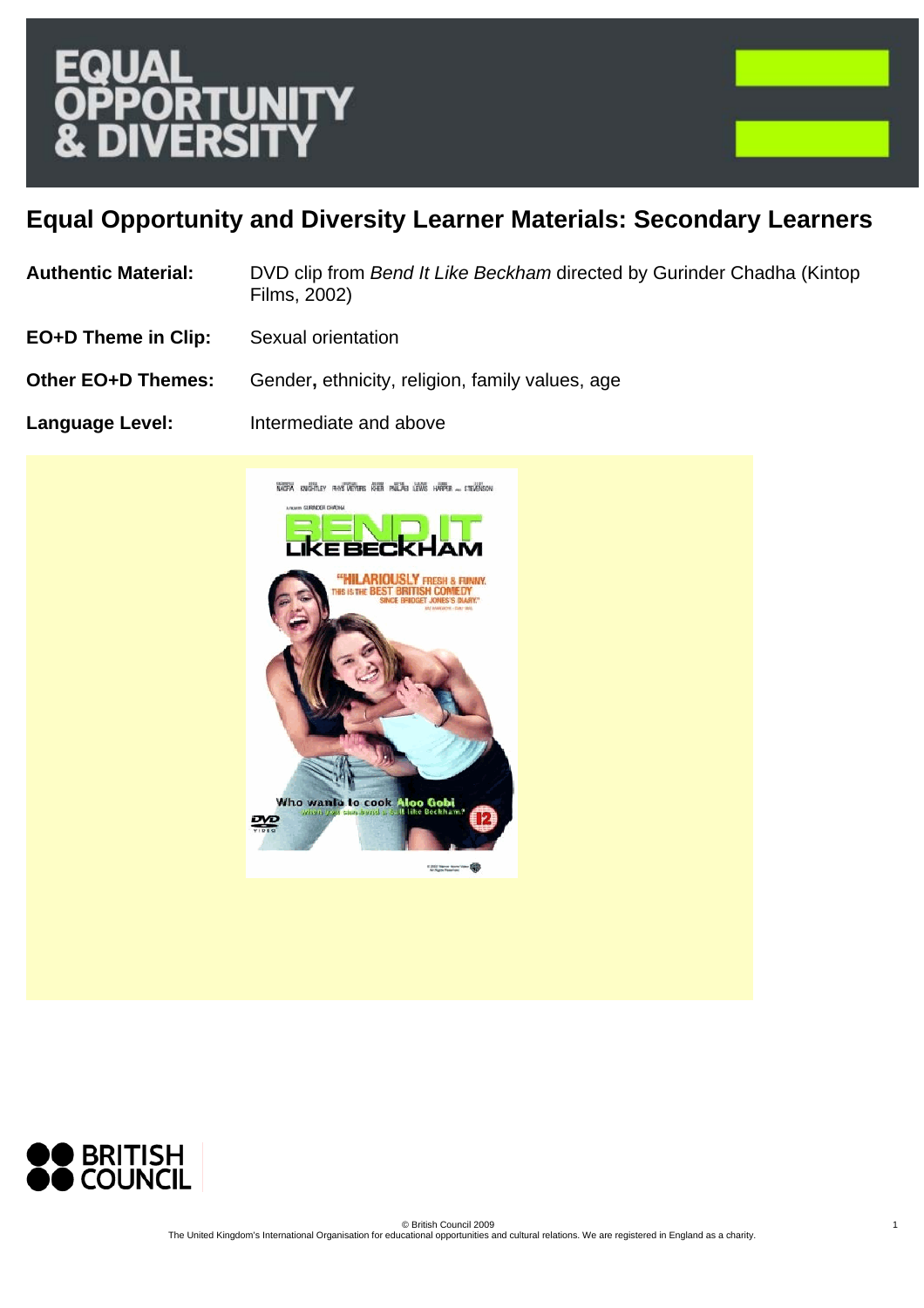**Equal Opportunity and Diversity Learner Materials, Secondary: teacher notes** 

### **Plot summary**

**Bend It Like Beckham** is about two girls who are really good at playing football. Their parents, friends and other people say that girls shouldn't be playing football. The main character, Jess, is a second generation British-Asian girl whose mother wants her to be more like a stereotypical Indian daughter who's good at cooking to set herself up for an Indian man to marry. British girl Jules' mother wants her to be more into makeup and clothes and present herself well to have the pick of men to choose from, whereas the girls want to aim for and reach the top.

The highly acclaimed actors from India and the UK present a vision of multicultural Britain in the 21<sup>st</sup> century. The characters are so real and familiar it is moving when someone wants to do something and everyone is against them. The message of the film for teenagers is to be true to yourself and hold on to your dreams.

The selected clip focuses on sexual orientation and can be used to facilitate discussions and explore teens' concerns about being lesbian or gay.

## **Possible syllabus fit**

This lesson series could be thematically and linguistically linked to *'energy Book 2'* by Elsworth and Rose (Longman, 2004). It links to the theme in unit 10 *'Film and TV'* and recycles and extends the film lexis presented and practised on page 109 as the speaking task to talk about a favourite film.

The sexual orientation aspects attended to in the lesson are embedded within the language and skills focus and are presented within the scope of the learners - given their ages and language levels.

## **Suggested Procedures**

**1. Beckham Photo Prompts** – introduction of Beckham – checking learners know who he is – to create context for viewing the DVD clips

Show photos on whiteboard. Ls answer questions in pairs such as:

Who is he?

What does he do?

What teams has he played for?

Who would think he is a hero? Why?

Do you think he's a hero? Why? Why not?

Is there a footballer in your country who's a hero? Who? Why? Where do they play?

**2. Initial Viewing – Back to the DVD** – to enable Ls to watch / listen for gist

Use Scene 1 (with sound off) where Jess is dreaming about playing football with Beckham. Set up 'Back to the DVD' activity by allocating pairs using "Posh" & "Becks". Posh sit with their backs to the DVD and make notes while Becks describe what's happening. Swap half way through.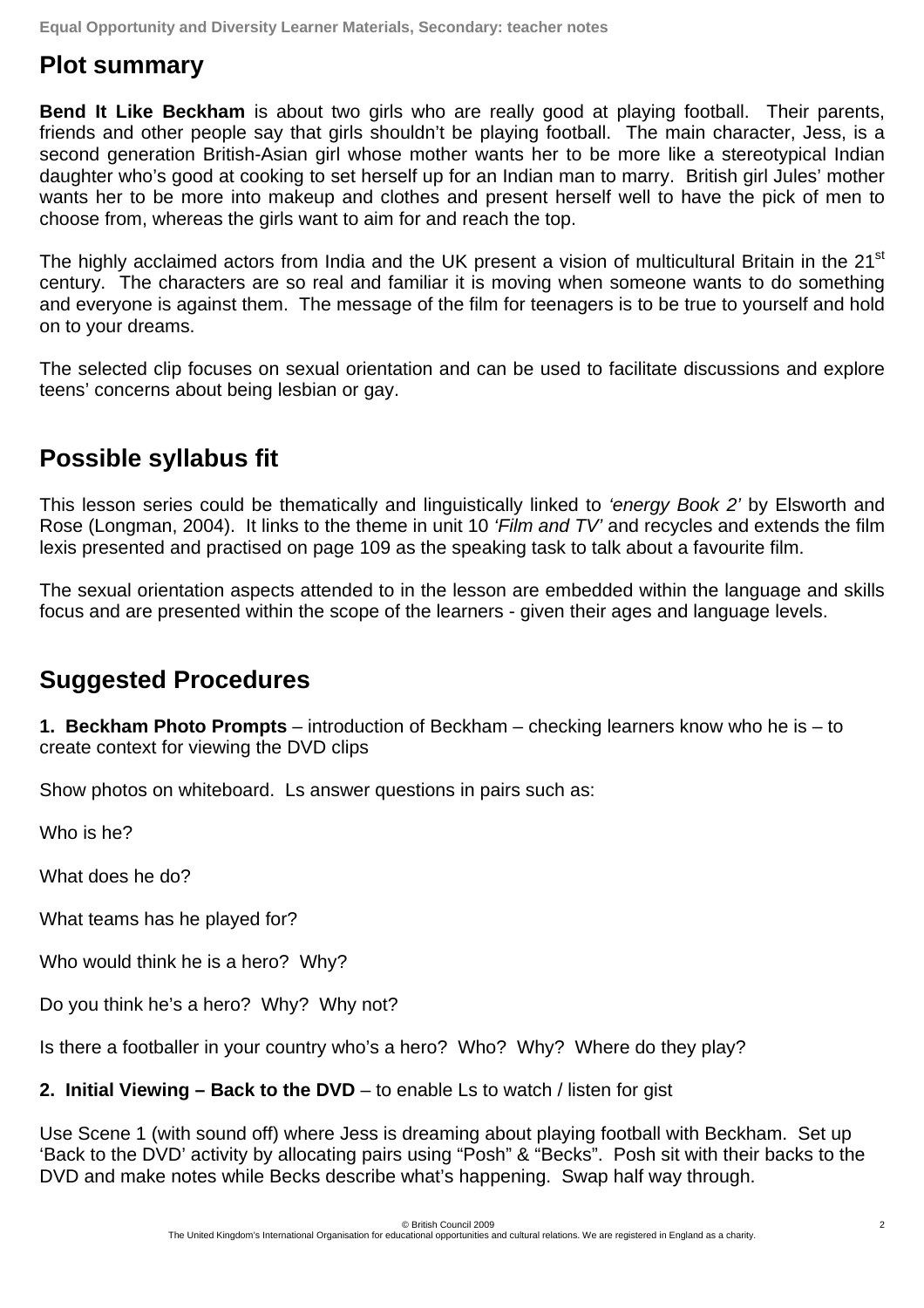Then play scene again and all Ls watch (with sound on) to check their ideas. Brief feedback slot.

**3. Second Viewing – Comprehension & Discussion** – to enable Ls to watch for specific information and gain a deeper understanding of the diversity issues in the film

Play Scene 1 again and have Ls complete the following comprehension questions:

- Who's playing football?
- Who is the main actor?
- What's she doing?
- Are you surprised? Why?

After viewing, Ls check in pairs and then have whole class discussion, for example:

- Where's she from?
- How do you think her parents feel about her dream?
- If she were from your country, do you think her parents would feel the same way? Why?
- If you were her, what would you do?

They may identify the UK from the terraced houses, interiors, etc, if not, feed in some cultural information. Ask where her parents are from originally and where they think Jess was born, what passport she has, etc. This builds the concept of a multicultural society.

**4. Watch Scene 12 –** *Wrong Conclusions* – to enable Ls to watch for specific information and set the scene for exploration of sexual orientation in a teen-relevant context

Use Scene 12 (during which Jules' mum thinks she is a lesbian and where Tony comes out and tells Jess he is gay). Set up True / False Task using Worksheet A (see over).

Ls compare their answers in pairs and then expand into a wider discussion.

You could use a translation activity to help learners understand the conversations more.

Work more on culture and context to help learners gain a deeper understanding. Explore: why is Jules' mother really upset and why doesn't Tony feel able to tell anyone he's gay?

To provide a scaffold, you could show the scene with the English-language subtitles.

**5. Sequencing Scene** – to enable Ls to read for detail and gain a deeper understanding of the sexual orientation aspects in the scene

Hand out cut ups of one of the three conversations either between Jules and Jess, Jules' Mum and Dad or Tony and Jess (depending on the focus of your lesson). See Worksheets B, C, D (see over).

Ls work in groups to read and sequence in order.

Feedback: Ls watch for a final time to check.

**6. Vocabulary Building** – to enable Ls to deduce meaning of key lexis from context using the conversation as a scaffold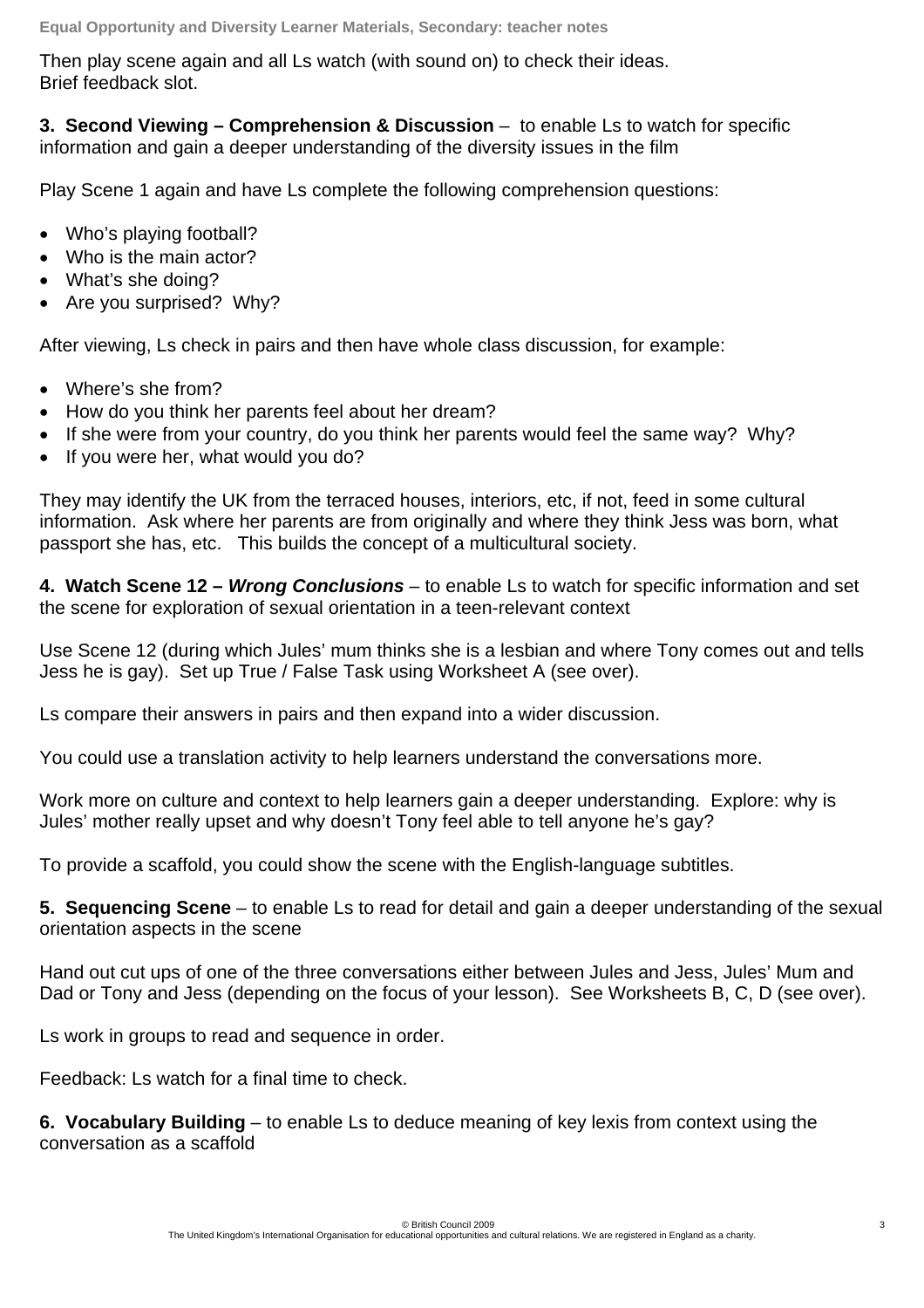Ls use Worksheet E (see over) and match vocabulary items with definitions, check in pairs and then whole class feedback.

**7. Pyramid Discussion –** to develop oral fluency and enable Ls to identify with the film

Set up a pyramid discussion where Ls discuss in pairs, then groups, and finally whole class. Ls give opinions re coming out in their contexts – how would family members, friends and others react?

### **Next Lesson**

**9. Consequences Activity** – to enable Ls to personalise further and review second conditional

Ask Ls *'What would you do if you were Tony?'*

Elicit an example and highlight the language form.

Set up the 'consequences' activity:

- Ls write one sentence at the top of a piece of paper. E.g. *If I were Tony, I'd come out to my family*.
- Pass paper to next team and they write a sentence with the consequence from sentence 1. E.g. *If I came out to my family, they'd probably be furious*.
- Ls fold the paper so sentence 1 is to the back and unseen. They then pass their paper to the next team. They read sentence 2 and write a new conditional. E.g. *If they were furious, I'd try to get them to understand.*
- Ls fold the paper so sentence 2 is to the back and unseen. They then pass their paper to the next team and so on. Continue until the paper reaches the original team.
- Ls then unfold the papers and read all the consequences and results. To share ideas stick them on the wall and have Ls mingle to read and vote for their favourite.

**10. Process Writing** – to enable Ls to personalise further and consider sexual orientation in their own contexts

In groups, Ls write a role play where a teenager in their context comes out to her/his parents.

**11. Checking Meaning and Accuracy** – to enable Ls to support each other with written clarity and accuracy

Ls swap their scripts with other groups to provide feedback on content and accuracy.

Ls then incorporate corrections and write up new versions.

**14. Fluency Practice** – to build Ls' confidence and sensitise them to the need for clear pronunciation

Using IC recorders / Audacity / dictaphones etc Ls record themselves and then listen to check their pronunciation is clear.

Ls also practise acting out their role plays.

**15. Class Performance** – to provide Ls with a sense of achievement and focus on each others' interpretations of issues surrounding sexual orientation in their contexts

If your Ls are willing, they act their role plays for the whole class and decide which one they thought resolved conflicts best and why.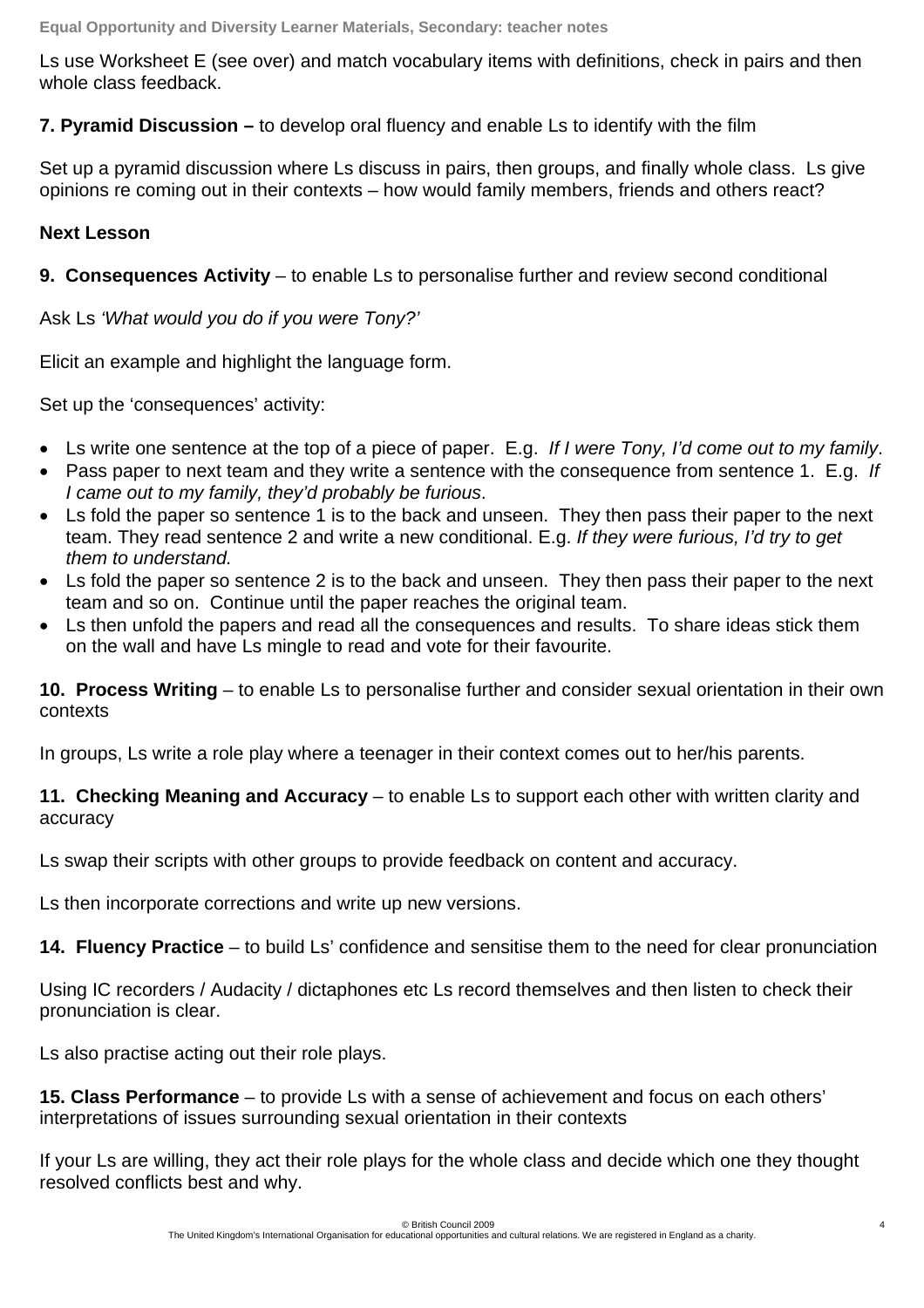**16. Reflective Review** – to enable Ls to view their learning as coherent and develop their metacognitive awareness

Review what the Ls did over the series of lessons and why they did it. Ask questions to focus them on the sexual orientation aspects and what they have learnt from the lessons.

**Adapted from Lesson Synopsis designed by Sue Hicks, Senior Teacher Academic & ICT Support, British Council Bangkok** 

### **Other Authentic DVDs**

If you'd like to focus further on the challenges facing teenagers and adults when trying to reconcile their sexual orientation and religion, you could design a language-related lesson series around clips from these DVDs:

#### **Teenagers**

*Skins, TV Series (E4, 2007), Series 1, Episode 6* 

A clip in this episode features Anwar, a British Muslim teen and his best friend Maxxie, who is openly gay. It focuses on the tensions in their friendship due to differences in values, family and societal pressures. This could be used for language / skills focus while addressing issues around multiculturalism, religious belief and sexual identity.

#### **Adults**

*A Jihad for Love, directed by Parvez Sharma (2008)* 

This film focuses on the real lived stories of lesbian and gay Muslims. It was filmed over five and a half years, in 12 countries and in nine languages. It focuses on the true meaning of the Islamic concept of "Jihad", which refers to 'an inner struggle' or 'to strive in the path of God'. There are many examples of English as a lingua franca in the film which means you could readily combine activities for language and EO+D focus.

For more information, visit: http://www.ajihadforlove.com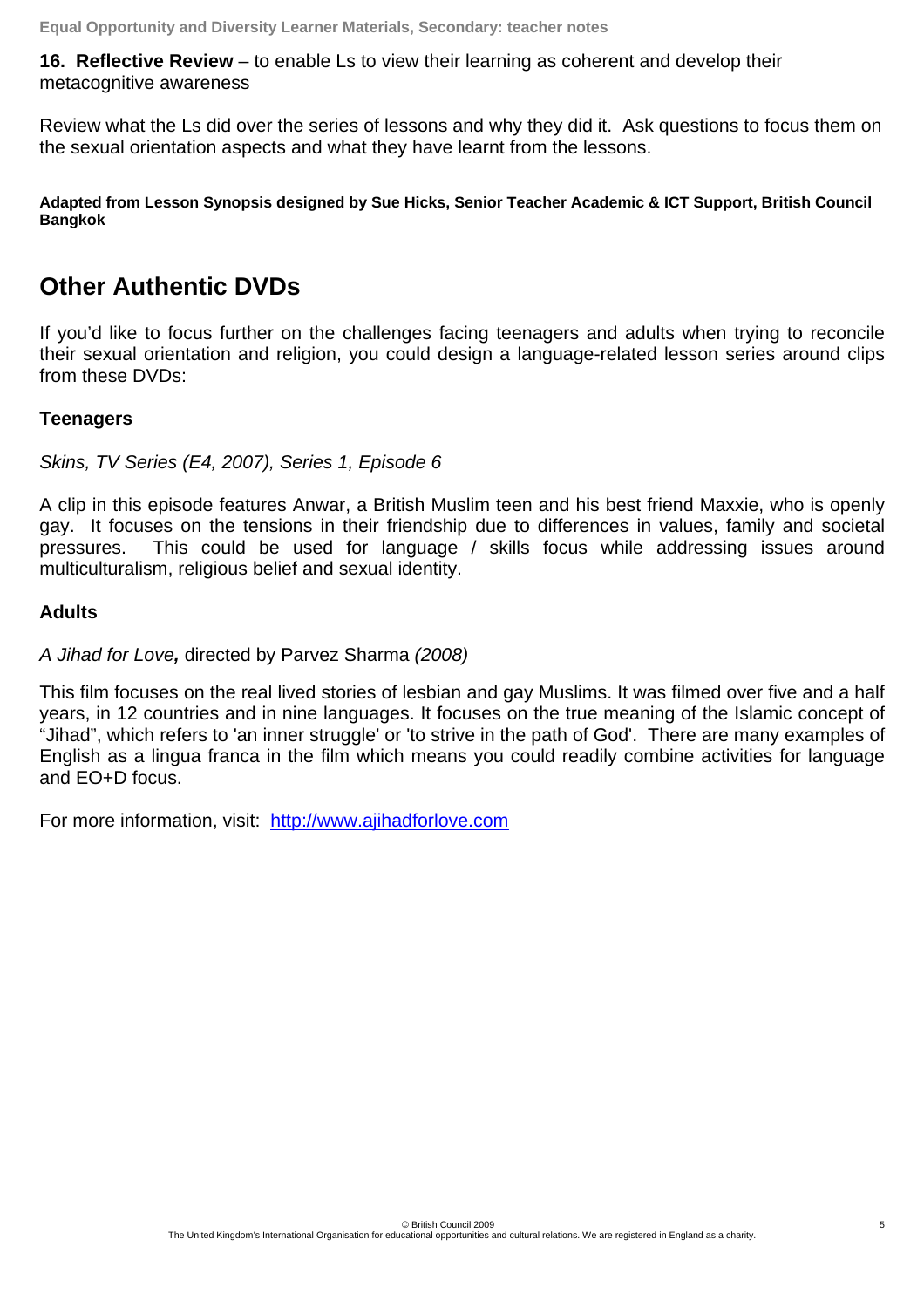## **Bend it Like Beckham: Worksheet A True or False**

- ► Watch Scene 12 'Wrong Conclusions'. Decide whether these statements are *True* or *False*:
- 1. Jess is angry about kissing Jules' boyfriend.
- 2. Jules' mum thinks her daughter is lesbian.
- 3. Jules' dad agrees with her mum.
- 4. Jules' mum doesn't like George Michael.
- 5. Jess wants an Indian boyfriend.
- 6. Jess doesn't think Beckham is a good football player.
- 7. Tony tells Jess that he's gay.
- 8. Tony wants people to know that he's gay.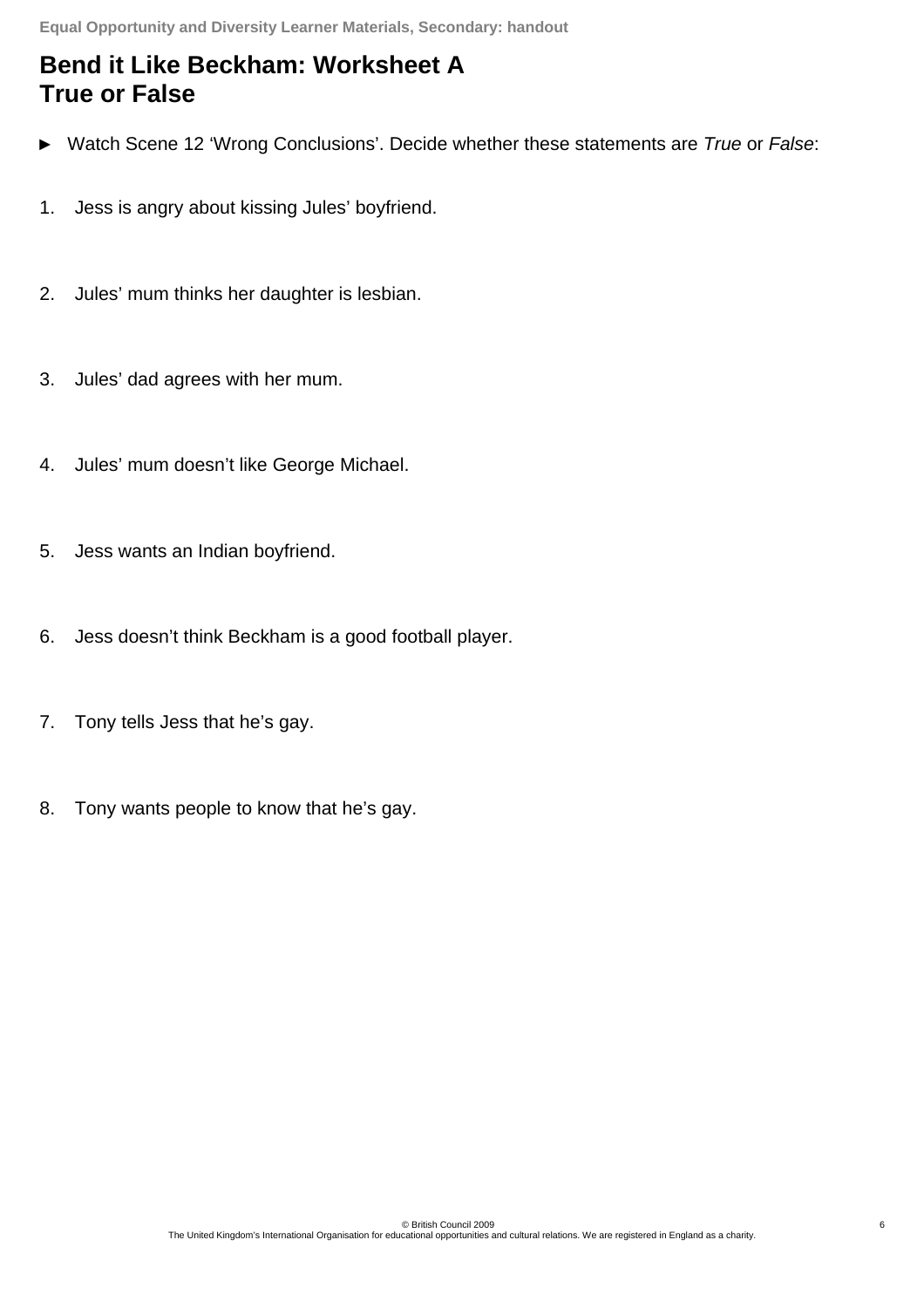# **Bend It Like Beckham: Worksheet B Dialogue Sequencing (Jess and Jules)**

► Read the speech bubbles and put them in the correct order:

Jess: Look it was a mistake. I didn't know what I was doing.





Jules: Yeah right Jess, I know what I saw. You knew he was off limits. Don't pretend to be so innocent. You knew exactly how I felt about him.

Jess: You said you didn't like him. Now you're acting as though you're in love with him.

> Jules: You don't know the meaning of love. You've really hurt me Jess. That's all there is to it. You've betrayed me.



© British Council 2009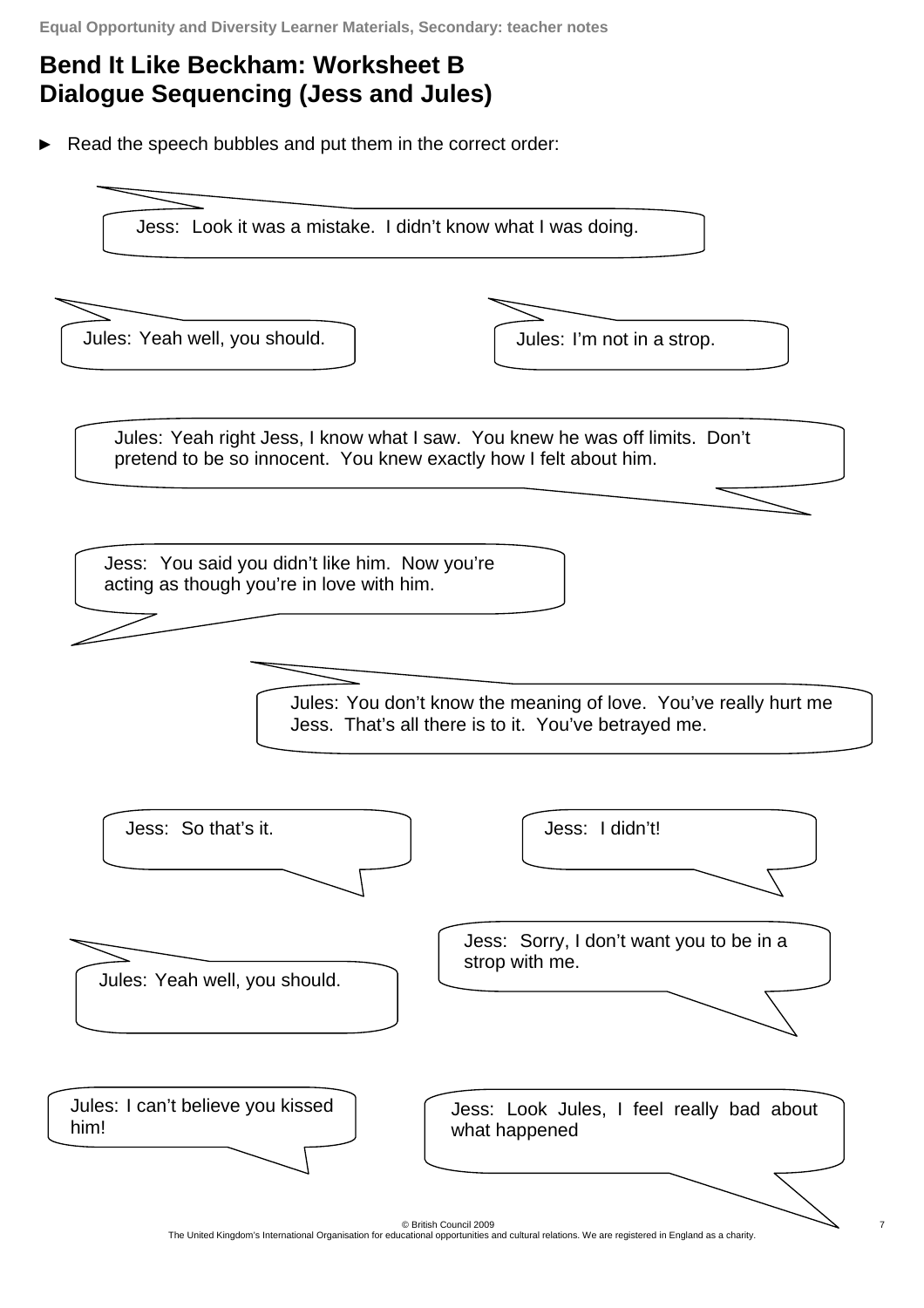## **Bend It Like Beckham: Worksheet C Dialogue Sequencing (Jules' Mum and Dad)**

► Read the speech bubbles and put them in the correct order

Dad: George Michael is still a superstar and you still listen to him.

Mum: But I heard her! No wonder she never looked twice at that Kevin or brought any boys home. I tried to get her nice clothes, we've had some lovely prints in this summer, she never wants to go shopping with me. It was terrible what they did to that George Michael going on about him and all his private business in the papers like that. Oh no!

Dad: You're jumping to all the wrong conclusions.

Dad: What's going on? Mum: That's why she's been depressed lately. 'Cos that Jess broke her heart. She was in love – with a girl!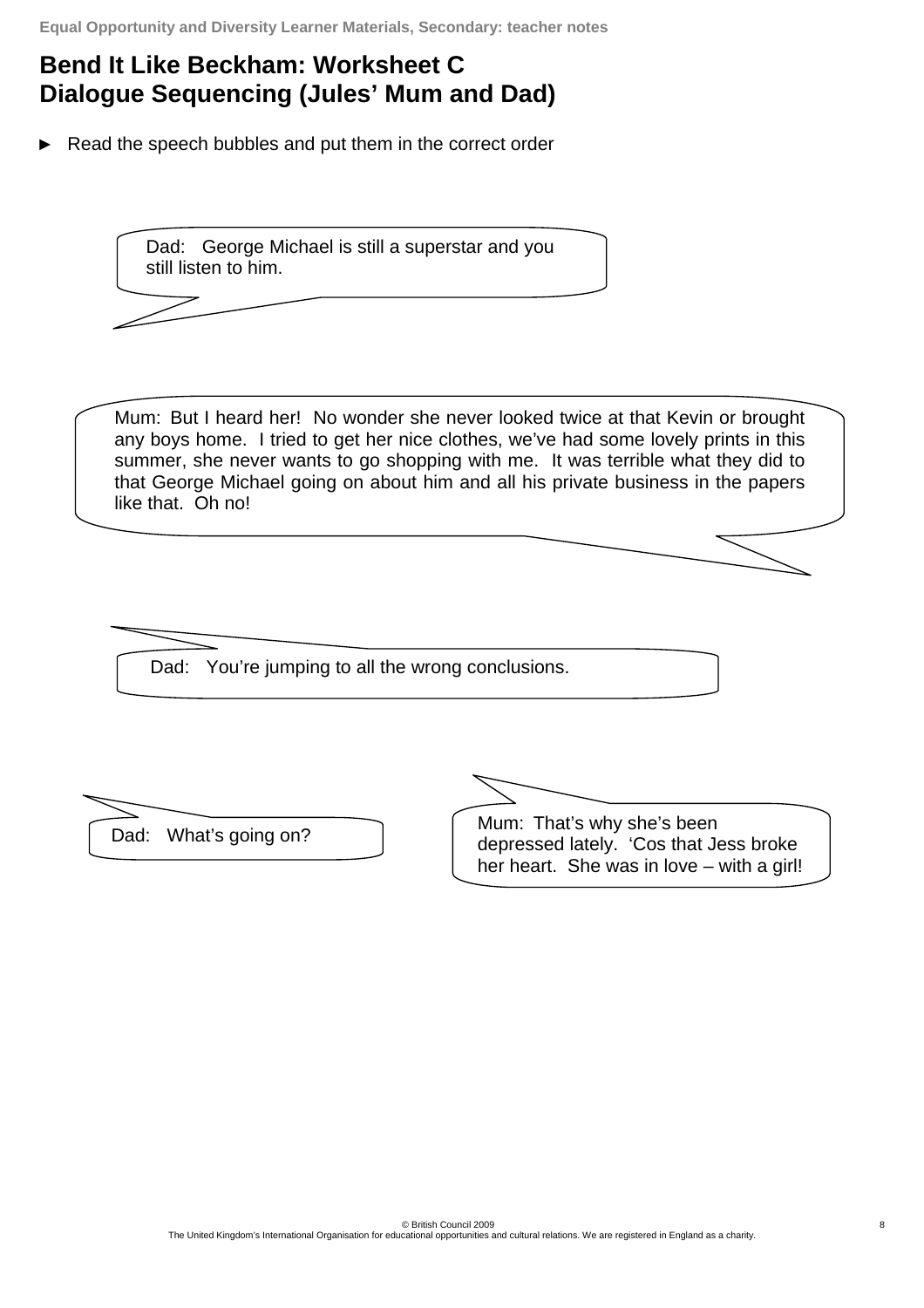# **Bend It Like Beckham: Worksheet D Dialogue Sequencing (Jess and Tony)**

Read the speech bubbles and put them in the correct order



© British Council 2009